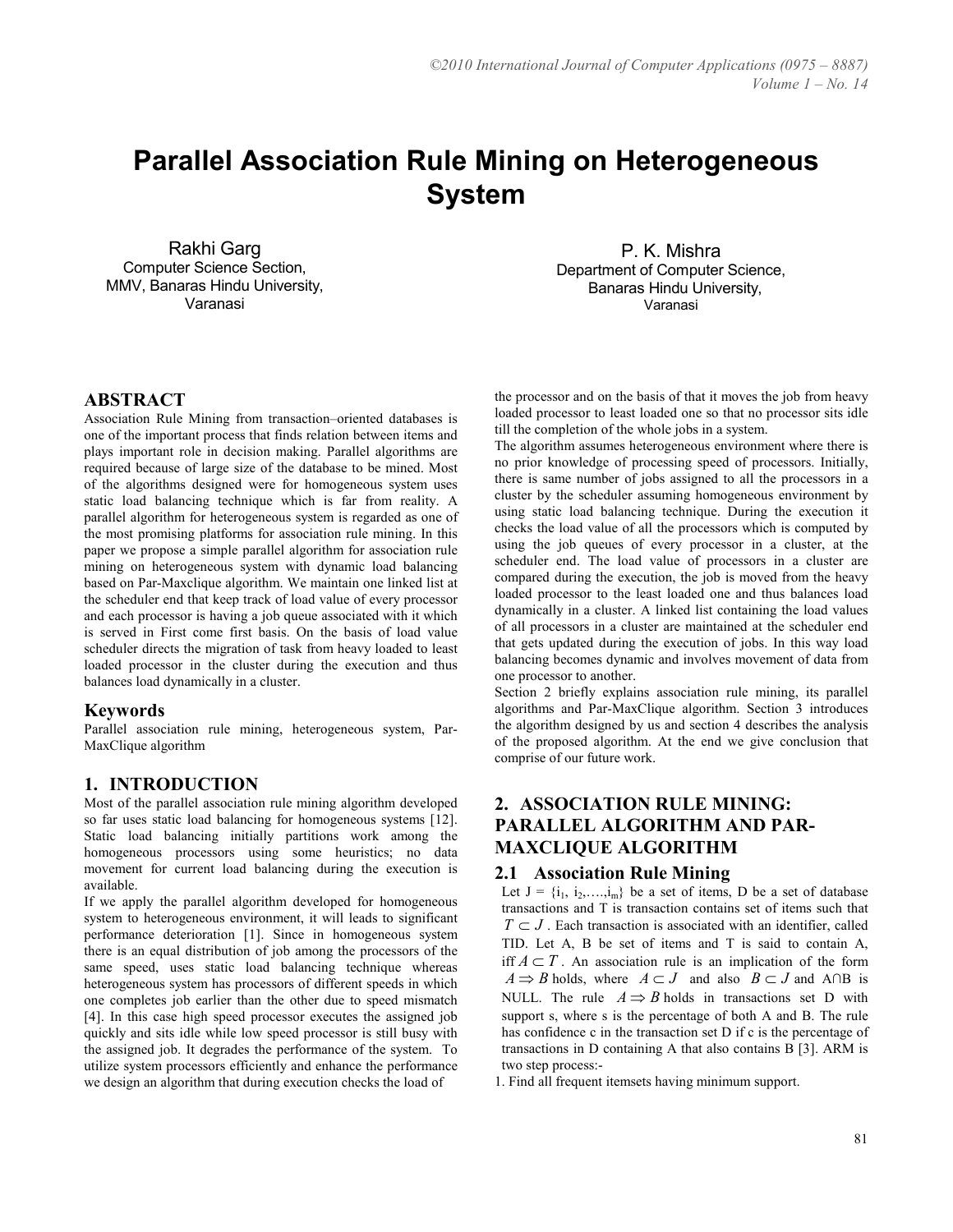2. Generate strong association rules having minimum confidence, from the frequent itemsets.

The efficiency of Association Rules Mining Algorithms can be enhanced by reducing the computational cost of association rules mining in four ways [13]:

- By reducing the number of passes over the database
- By sampling the database
- By adding extra constraints on the structure of patterns
- Through parallelization.

#### 2.2 Parallel association rule mining algorithms

Although Apriori is a simplest sequential ARM algorithm designed so far but it has some limitations like large number of candidate itemsets were generated that scans database at every step.

To overcome these demerits parallel algorithms are designed on different platforms i.e. shared memory system (SMS) and distributed memory system (DMS). CCPD (Common Candidate Partitioned Database) and PCCD (Partitioned Candidate Common Database) was proposed by M. J. Zaki, M. Ogihara, S. Parthasarathy and W.Li. [3] for shared memory system. The main design issue was minimization/elimination of false sharing and the maintenance of good data locality [3, 4]. In case of CCPD serial I/O depreciates the performance while I/O overhead and disk contention for PCCD was unacceptable, resulting in slow-downs on more than one processor.

Count Distribution (CD), Data Distribution (DD) and Candidate Distribution (Cand Dist) were proposed by Rakesh Agrawal and J. Shafer [4, 5, 6]. The main design issue is minimization of communication and load balancing. Although CD minimizes communication since only count is exchanged among processors but it doesn't utilize memory as the entire hash tree is replicated on each processor. DD efficiently utilizes system memory but suffers from high communication overhead because of all to all broadcast to send the local database portion to every other processor and is unable to divide the work done on each transaction at every processor. Candidate distribution provides balancing of work load of all processors but the cost incorporated due to redistribution of the database and scanning local database partition repeatedly. To overcome these limitations of CD, DD, Candidate distribution algorithms, Non-Partitioned Apriori (NPA), Simply-Partitioned Apriori (SPA) and Hash-Partitioned Apriori (HPA) were proposed by T. Shintani and M. Kitsuregawa [4, 7]. It also has limitations like use of complicated internal structures and additional computation overheads as compared to DD, no proper utilization of memory and involves extra computation overheads.

On the other hand Fast Parallel Mining (FPM) for Distributed Memory System, developed by D. Cheung and Y. Xiao proposed FPM [8, 9] improves Count Distribution by adopting two pruning i.e. distributed and local and generates less number of candidates but is more sensitive to work load balance than data skewness. Another limitation is to obtain very high ARM efficiency, first database should be partitioned using Balanced k-means clustering and then FPM is executed on it.

After that Intelligent Data Distribution (IDD) and Hybrid Distribution (HD) were proposed by E-H. Han, G. Karypis and V. Kumar [6]. IDD too have some disadvantages like it involves use of complicated structures to partition items. As number of processors increases the number of candidates assigned to every processor reduces that leads to two problems (a) With fewer number of candidates per processor it's much difficult to balance the work and (b) the smaller number of candidates gives smaller HT and less computation work per data that reduces overall efficiency. Similarly there are limitations associated with HD also i.e. It involves extra computation to determine number of processor in a group at every pass.



Figure 1: List of Parallel association rule mining algorithm developed so far for homogeneous system that uses staic load balancing technique on different machines i.e. shared memory and distributed memory system [4]

All algorithms discussed above were implemented on dedicated homogeneous system and uses static load balancing technique based on the initial data decomposition for load assignment to the processors in the system. This is far from reality. A typical parallel database server has multiple users, and has transient loads. This calls for an investigation of dynamic load balancing schemes. Dynamic load balancing is also crucial in a heterogeneous environment, which can be composed of meta-and super-clusters, with machines ranging from ordinary workstations to supercomputers [4].

Kun-Ming Yu, Jiayi Zhou and Wei Chen Hsiao proposed a parallel and distributed mining algorithm based on FP-tree structure, Load Balancing FP-Tree (LFP-tree) [11]. The algorithm divides the item set for mining by evaluating the tree's width and depth and proposed a simple and trusty calculate formulation for loading degree. The experimental results show that LFP-tree can reduce the computation time and has less idle time compared with Parallel FP-Tree (PFP-tree) and has better speed-up ratio than PFP-tree when number of processors grow [11]. But the problem is that it involves the maintenance of complex tree structure.

Masaru Kitsuregawa and Takahilus Shintani, Masahisa Tamura and Iko Pramudiono, proposed Parallel Data Mining on large scale PC Cluster, the new dynamic load balancing methods for association rule mining, which works under heterogeneous system [14]. In this, two strategies, called candidate migration and transaction migration are proposed. Initially first one is invoked. When the load imbalance cannot be resolved with the first method, the second one is employed, which is costly but more effective for strong imbalance.

| <b>Parallel association rule mining algorithms for heterogeneous system; uses</b><br>dynamic load balancing |                                                                              |  |  |  |  |  |
|-------------------------------------------------------------------------------------------------------------|------------------------------------------------------------------------------|--|--|--|--|--|
|                                                                                                             |                                                                              |  |  |  |  |  |
| <b>Load Balabcing FP-Tree</b>                                                                               | Dynamic load balancing use candidate<br>and transaction migration strategies |  |  |  |  |  |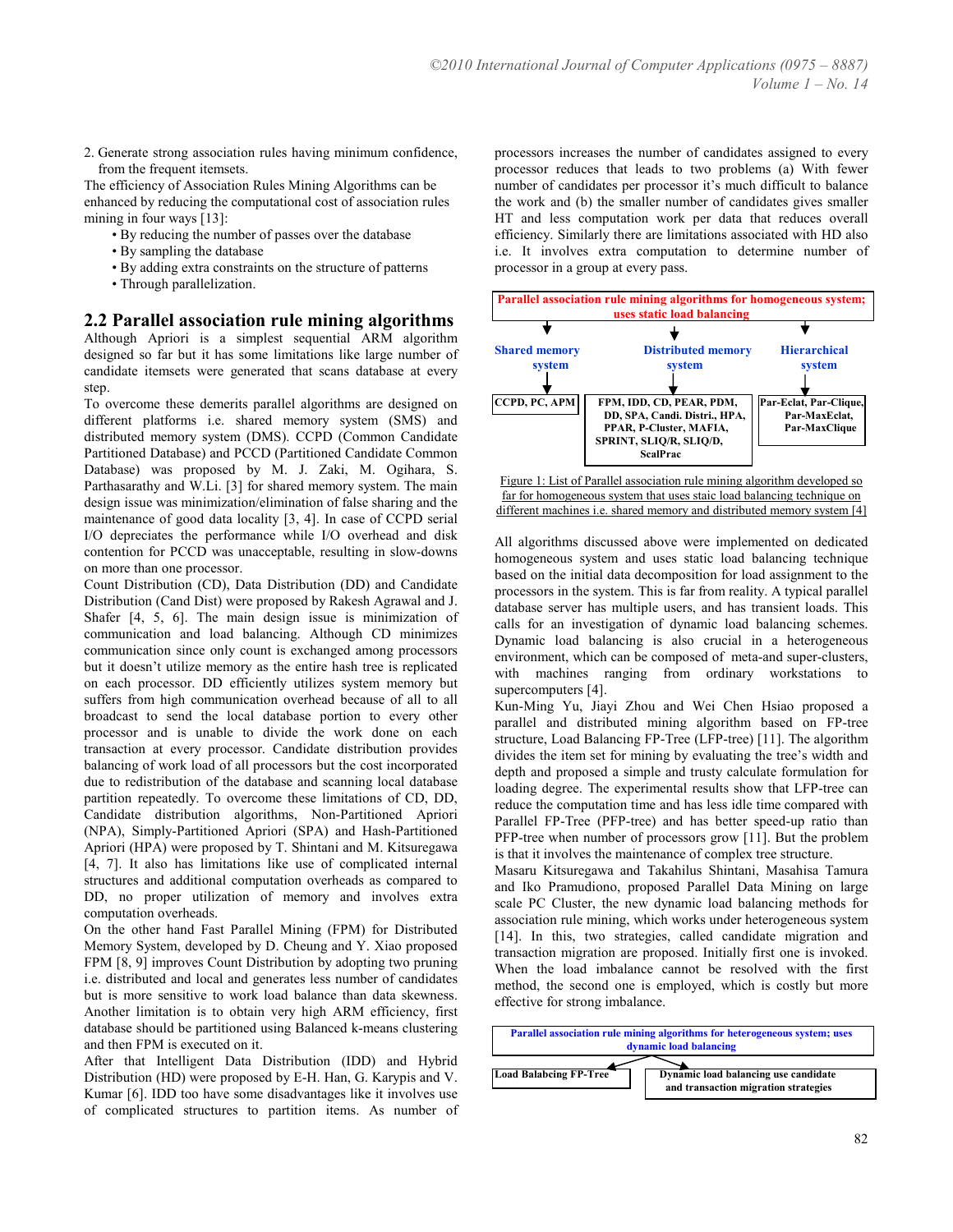Figure 2: List of Parallel association rule mining algorithm developed so far

#### 2.3 Par-MaxClique algorithm

A completely different design characterizes the equivalence class based algorithms Par-Eclat, Par-MaxEclat, Par-Clique and Par-MaxClique proposed by Zaki, Parathasarathy, Oghihara and Li [2]. Par-MaxClique algorithm gives more accurate frequent itemsets as it uses clique clustering which is more accurate than equivalence class clustering [2, 10].This method utilizes a vertical database format, a hybrid search, and generate only the longest maximal frequent itemsets and some non frequent itemsets. The algorithms utilize the structural properties of frequent itemsets to facilitate fast discovery. The items are organized in a subset lattice search space, which is decomposed into small independent chunks or sub-lattices, which can be solved in memory. Efficient lattice traversal techniques are used, which quickly identify all the frequent itemsets via simple tid-list intersections [2].

Basically Par-MaxClique algorithm is divided into three phases i.e. initialization phase, asynchronous phase and final reduction phase [2, 10]. In the initialization phase it generates clusters from  $L_2$  using uniform hypergraph cliques and partition the clusters and the tid-list among the processors. In the asynchronous phase the frequent itemsets are computed independently by each processors from the cliques assigned to it. At last, the final reduction phase produces the aggregate results and outputs the associations between the frequent itemsets.

EXAMPLE OF PAR-MAXCLIQUE ALGORITHM

| EARINI LE OF FAR-MAACLIQUE ALGONITHM                                          |               |        |               |              |              |                                         |  |
|-------------------------------------------------------------------------------|---------------|--------|---------------|--------------|--------------|-----------------------------------------|--|
| Let database contains A,C,D,T and W four itemsets and 6 transactions          |               |        |               |              |              |                                         |  |
| are:-                                                                         |               |        |               |              |              |                                         |  |
|                                                                               |               |        |               |              |              |                                         |  |
| Transaction                                                                   | A             | C      | D             | T            | W            | Tid-list is computed as: $T(A) =$       |  |
| Ś                                                                             | 1             |        |               | 1            | $\mathbf{1}$ | $\{1,3,4,5\};$ T(C)= $\{1,2,3,4,5,6\};$ |  |
| T1<br>T <sub>2</sub>                                                          |               | 1<br>1 | $\theta$<br>1 | $\theta$     | 1            | $T(D)=\{2,4,5,6\}$<br>andl              |  |
| T <sub>3</sub>                                                                | $\theta$<br>1 | 1      | $\theta$      | $\mathbf{1}$ | 1            | $T(W)=\{1,2,3,4,5\}$ . During the       |  |
| T <sub>4</sub>                                                                | 1             | 1      | 1             | $\theta$     | 1            | initialization phase the tid-list is    |  |
| T <sub>5</sub>                                                                | 1             | 1      | 1             | 1            | 1            | communicated<br>the<br>among            |  |
| T <sub>6</sub>                                                                | $\theta$      | 1      | 1             | 1            | $\theta$     | processors and support counts           |  |
|                                                                               |               |        |               |              |              | for 2-itemsets are read. e.g.           |  |
| support count for $AC = \{1,3,4,5\} = 4$ which is counted by the intersection |               |        |               |              |              |                                         |  |
| of the tid list of A and C. Similarly the support counts of AD, AT, AW,       |               |        |               |              |              |                                         |  |
| CD, CT, CW, DT, DW and TW are 2,3,4,3,4,4,3,2,3 and 3 respectively.           |               |        |               |              |              |                                         |  |
| Let us assume that minimum support $=$ 3 so AD and DT will be discarded.      |               |        |               |              |              |                                         |  |
| Frequent 2- itemsets are :-<br>Equivalence classes are:-                      |               |        |               |              |              |                                         |  |
| AC,AT,AW,CD,CT,CW,DW,TW<br>$[A]$ : C T W                                      |               |        |               |              |              |                                         |  |
| $[C]$ : D T W                                                                 |               |        |               |              |              |                                         |  |
|                                                                               |               |        |               |              |              |                                         |  |
| $[D]$ : W                                                                     |               |        |               |              |              |                                         |  |
| $[T]$ : W                                                                     |               |        |               |              |              |                                         |  |
| By applying the hypergraph clique for clustering to L2, the set of            |               |        |               |              |              |                                         |  |
| potential maximal cliques per equivalence class are generated.                |               |        |               |              |              |                                         |  |
| Generated Maximal cliques per class:-                                         |               |        |               |              |              |                                         |  |
| [A]: ACTW, ACW, ATW, ACT                                                      |               |        |               |              |              |                                         |  |
| [C]: CDW, CTW                                                                 |               |        |               |              |              |                                         |  |
| Maximal cliques for equivalence class A                                       |               |        |               |              |              |                                         |  |
| А<br>A                                                                        |               |        |               |              |              |                                         |  |
| А<br>т                                                                        |               |        |               |              |              |                                         |  |
|                                                                               |               |        |               |              |              |                                         |  |



Here, two cliques and equivalence class are generated and are distributed on the processors to achieve equal load balancing. It is clear that this algorithm uses static load balancing and distributes the load among processor without having knowledge of its speed i.e. purely homogeneous system.

As compared to Count Distribution and Candidate Distribution parallel algorithm for association rule mining, Par-MaxClique algorithm outperforms because it utilizes the aggregate memory of the parallel system, decouples the processors right in the beginning by repartitioning the database so that each processor can compute independently, use vertical database layout which clusters the transactions containing an itemset into tid-list without scanning the database and computes the frequent itemsets by simple intersections on two tid-lists without having an overhead of maintaining complex data structures[2].

Inspite of this it has limitation that it uses static load balancing for homogeneous system which is far from reality because a database server has multiple systems with different configurations and speeds. This needs dynamic load balancing schemes.

We try to deal with the problem of parallel mining of the association rules in such a heterogeneous environment where there is no prior knowledge of the processing speeds of the processors in the system.

#### 3. PROPOSED ALGORITHM

In the proposed algorithm, we initially distribute the load among the processors assuming that they are of the same speed since we don't have prior knowledge of speed of the processors in a system. During the execution it seems that the speed of one is faster than the other as it executes the job assigned to it and sits idle while other one is still busy in executing the job assigned to it. In that case faster processor will retrieve data from the slower one and executes the new assigned task. It is version of Par-MaxClique algorithm for heterogeneous system.

In this algorithm we consider the clusters where host act as a scheduler and assigns jobs/ task to the processors within it.



Let us assume that there are m number of host and n number of processors attached to each host. Here, database is equally partitioned among the entire host in the system. Initially load balancing is done in each processor using Par-MaxClique algorithm for homogeneous system i.e. all processors gets equal work load. We also maintain job queue with each processor which keeps track of the number of jobs assigned to the processor for execution and also maintain a linked list at the host i.e. scheduler end that keep tracks of the loads of all the nodes in a cluster. This list is adjusted whenever job is scheduled at a node or job completes at the assigned node. The load of a processor is the number of jobs in its job queue.

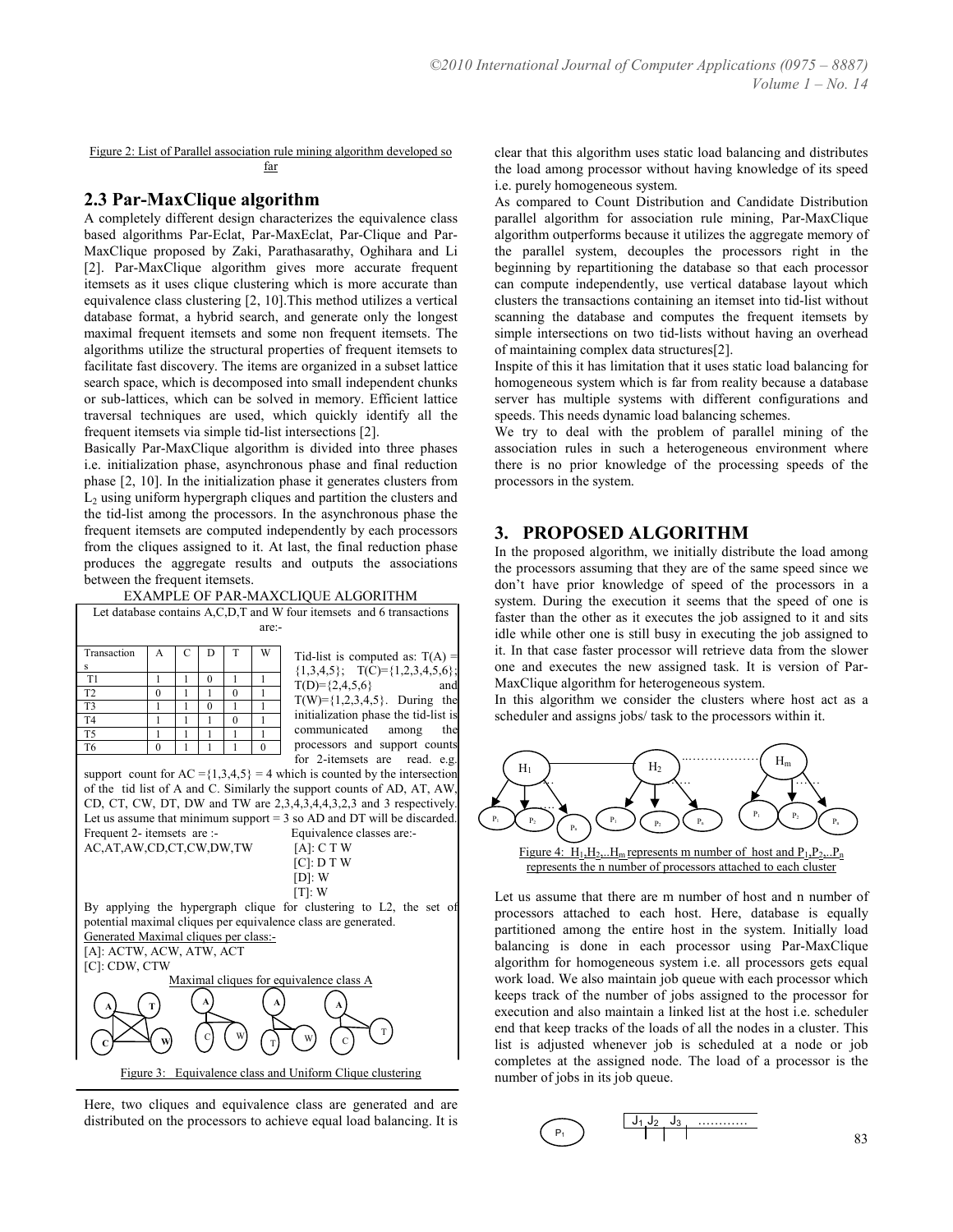Figure 5: Job queue of processor

 $\overline{\phantom{0}}$ 



#### Table 1: Pseudo code for parallel association rule mining algorithm for heterogeneous environment



- 1. Generate  $L_2$  from 2-itemset support counts
- 2. Generate clusters from  $L_2$  using uniform hypergraph cliques
- 3. Partition clusters among the processors
- 4. Scan local database partition
- 5. Transmit relevant tid-list to other processors
- 6. Received tid-list from other processors.

7. First, we compute the job queue and linked list of each processor and scheduler respectively. Initially, all processor have the same load value since jobs are equally distributed among the processors as in Par-MaxClique algorithm for homogeneous system.

/\* Asynchronous Phase \*/

8. For each assigned cluster  $C_2$ , compute Frequent Itemsets

9. During execution, each processor updates its job queue and the linked list at the scheduler is also gets updated accordingly.

/\* Communication OR Complete and offer Phase \*/

- 10. If job queue of all processors are empty then go to step 13
- 11. Else

Begin

The scheduler compares the load value of all the processors within the cluster and if any difference is found then perform the following :-

(i) Job from heavy loaded processor say  $P_i$  is taken and gets assigned to least loaded processor say  $P_j$ .

(ii) Job queues of the  $P_i$  and  $P_j$  are adjusted accordingly.

(iii) The link list at the scheduler is also adjusted accordingly.

12. Go to asynchronous phase i.e. step 8. End

/\* processing completes at each processor and then comes final or reduction phase \*/

- 13. Aggregate Results and Output Associations
- 14. STOP



#### Figure 7: Flowchart of the proposed algorithm

## 4. ANALYSIS OF PROPOSED ALGORITHM

The initialization phase and asynchronous phase remains same as for Par-MaxClique algorithm for homogeneous system [4] that uses static load balancing scheme. Because this algorithm utilizes the aggregate memory of the parallel system, decouples the processors right in the beginning, uses vertical database layout for clustering by performing simple intersection on two tid-lists and avoid the generation of all the subsets of a transaction and checking them against the candidate hash tree during support counting [2]. And also, since we are not aware of the processing speeds of the processors prior execution so load balance is same as in the case of Par-MaxClique parallel association rule mining algorithm for homogeneous system initially.

In the communication step i.e. complete and offer phase the processing speeds of processors are compared and checked by maintaining the linked list at the scheduler and the job queue at each of the processor respectively. If a difference in the load value of the processors is found, it means there is speed mismatch and immediately the work is migrated from heavy loaded processor to